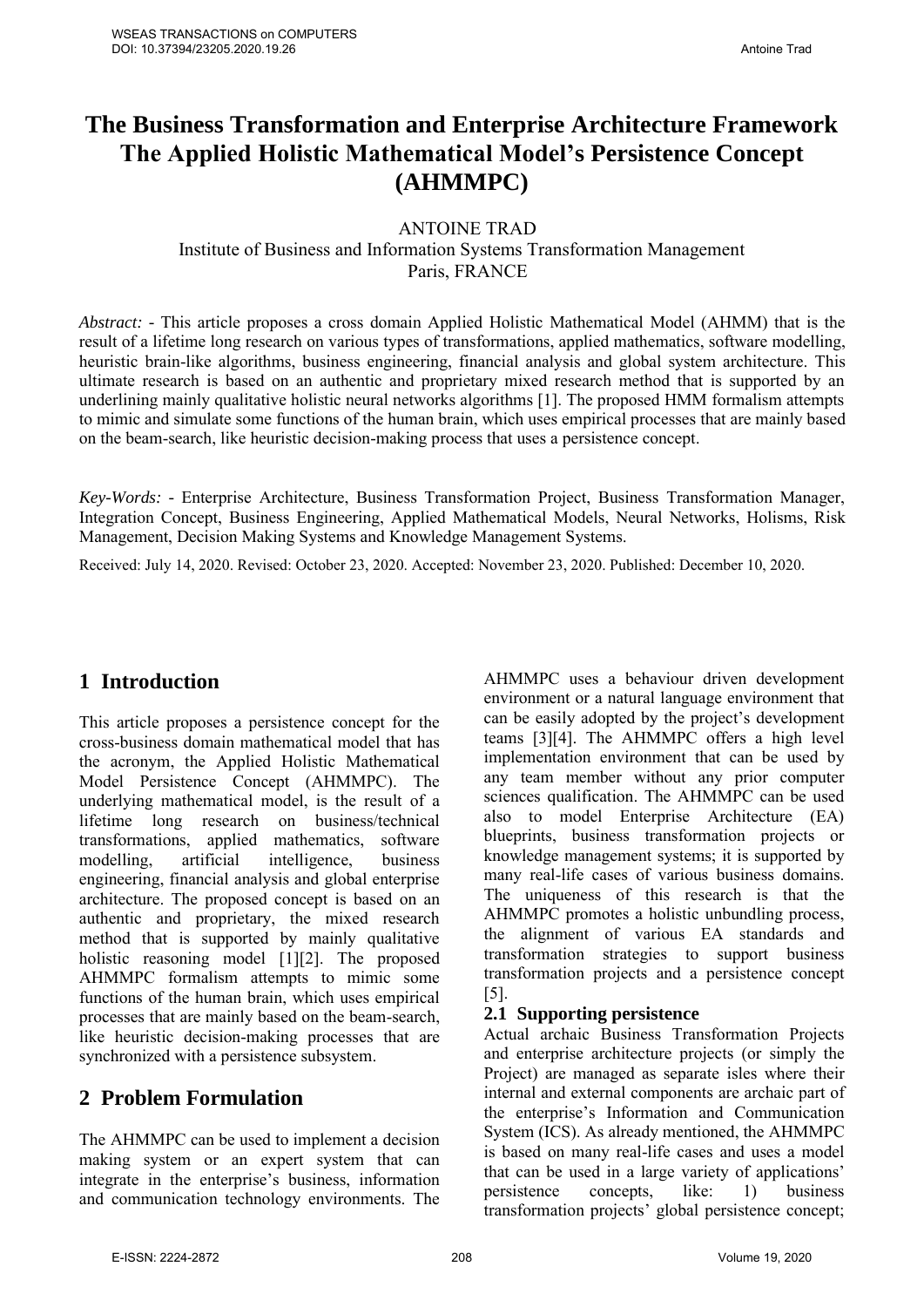2) business engineering projects' global persistence concept; 3) critical success factors management; and 4) EA global persistence procedures. This article recommends that the ICS's Decision Making System (DMS) uses the AHMMPC instance to solve persistence problems by offering a set of patterns or blueprints, for any type of persistence activity to support central qualitative method based on a beam search (heuristic tree) that uses quantitative methods at its nodes. The proposed AHMMPC's implementation is complex and needs a profound understanding of many data manipulation and design fields. The DMS' actions produce solutions, which have the form of technical and managerial recommendations, can be applied by the business environment's architects, business managers, business analysts and project engineers to enforce the implementation of the transformation processes and their underlying persistence concept. A DMS is a multi-objective, multi-project, multi-factor (CSF) and Project problem in the context of a complex implementation phase. The DMS attempts simultaneously to maximize the success rate. Such processes should surpass the business environment's currently used usual DMs. The AHMMPC is a model first modelling environment that is supported by an applicable framework [6][7].

#### **2.1 The background**

This article's background combines Knowledge Management (KM), innovative decision making systems approach, enterprise architecture, heuristics/mathematical models, information technology management, business transformation initiatives and business engineering fields [8]. The major strategic technology trend is artificial intelligence based systems; so the author concludes that building an innovative AHMMPC model. The AHMMPC model enables the implementation of a generic and cross-functional reasoning engine which manages sets of factors which can be applied to a Project. This article's author based his research model mainly on intelligent neural networks' related persistence which can execute specific calls to quantitative modules and is supported by information technology driven development models, where both disciplines, applied mathematics and information technology models are complementary, due to the use of many existing industry standards, like for example the Architecture Development Method (ADM) [9]. The author developed a genuine research framework that is founded on DMS microartefacts that in turn are based on existing standards. The Business Transformation Manager (or simply the Manager) or an enterprise architect can integrate an AHMMPC based Project in the company's architecture roadmap, to support its complex data access scenarios. The AHMMPC model aim is to deliver a generic persistence pattern that is capable to deliver just-in-time solutions in the form of applicable actions for data manipulation. To achieve this goal, the research methodology is based on: 1) a multi-domain literature review; 2) a qualitative methodology; 3) a quantitative methodology; and 4) a persistence engineering oriented proof of concept (or a controlled experiment); which is the optimal methodology applied in information technology, applied mathematics and other types of engineering projects [10]. In general, Projects lack holistic and synchronized persistence implementation concepts An adapted persistence development and iterative process of operations can be adapted to support synchronized the implementation approach. The AHMMPC classifies CSFs in Critical Success Areas (CSA) groups. In Projects, there is pressure to offer robust systems. The mentioned pressure is the main cause that a Project can fail or is simply cancelled [11].

## **3 The Research Process**

### **3.1 The Research's Uniqueness**

The uniqueness of this research is that the AHMMPC promotes a holistic persistence process, the alignment of various EA standards and data management strategies to support Projects. The uniqueness of this research project is based on its holistic approach that:

- Intersects: 1) Project; 2) AHMMPC; 3) software modelling and architecture; 4) business engineering; 5) financial analysis; 6) data persistence; and 6) global enterprise architecture. And offers a methodology and framework.
- Using a scholar search engine (like Google's) combining the previous topics, clearly shows the uniqueness and the lead of the author's works.

This research question and its analysis are genuine and intended to close the immense gap in this field.

#### **3.2 The Research Gap**

The AHMMPC gap is analyzed by using a central qualitative engine, which is based on beam-search heuristics [12]. To close or at least narrow the gap in the mentioned research field, the author proposes a holistic approach that unifies the following:

- An applied mathematical model.
- A concrete AHMMPC.
- The CSA and CSF management.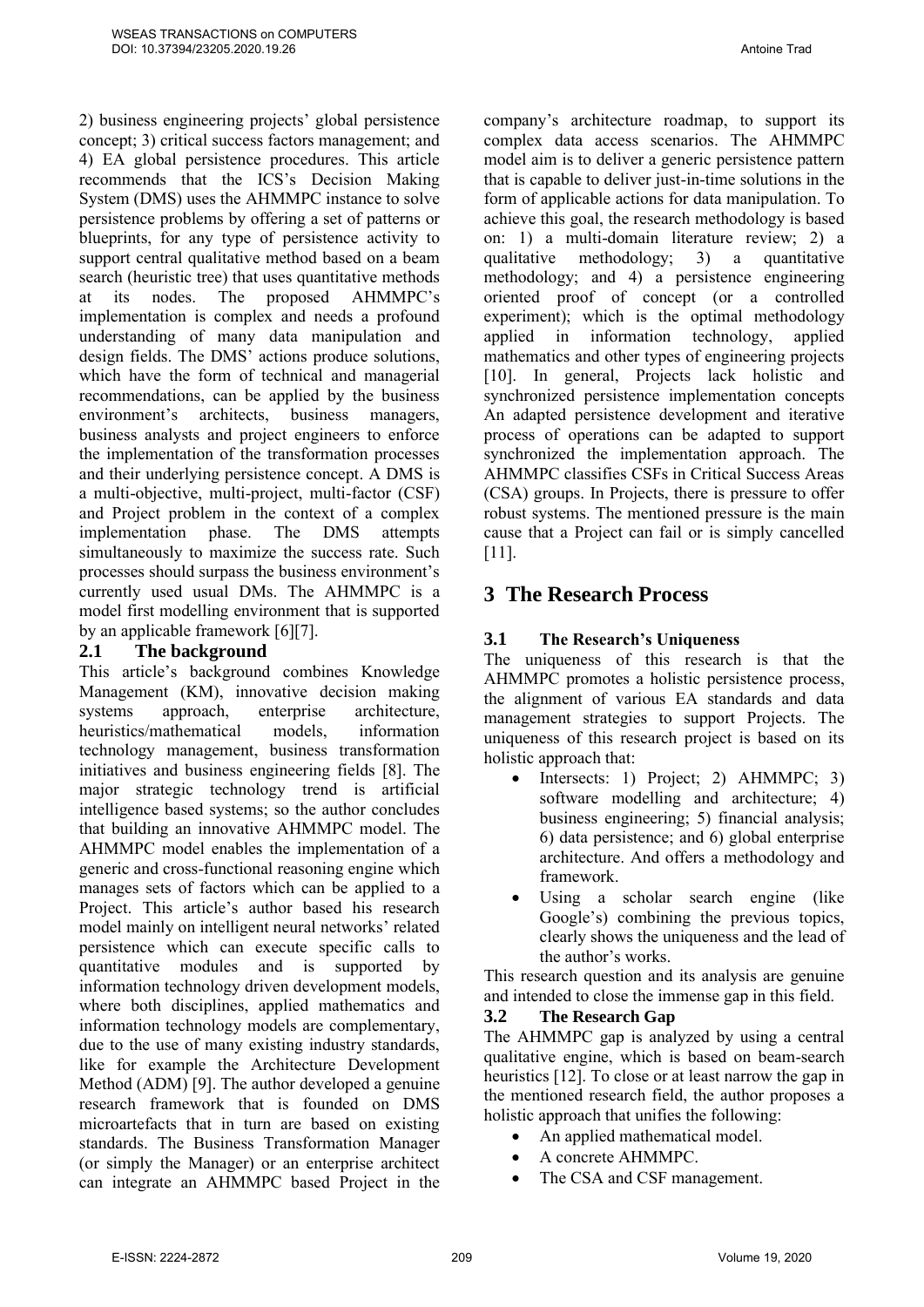• Implementation strategy for the development of persistence microartefacts.

#### **3.3 The Research Framework**

AHMMPC based DMS uses CSFs, which are managed by this research's framework. The AHMMPC based framework supports a complex formalism that combines persistence mechanisms with EA, DMS and various standards with a mathematical model. Unfortunately, most of the existing formalisms are archaic, and silo-built. The AHMMPC is a part of the Decision making module (Dm) and the Architecture module (Am), that in turn are parts of the framework. In this article, the author proposes a set of AHMMPC managerial and technical recommendations on how to used a framework in a Project. The AHMMPC supports standards, like The Open Group's Architecture Framework's (TOGAF) ADM, where each Project microartefact circulates through its phases. In this research, TOGAF is used, but other architecture frameworks can also be used. These microartefacts contain their private sets of CSFs that can be applied [13]. The actual research article and the resultant experiment are also a part of the Selection management, Architecture-modelling, Controlmonitoring, Decision making, Training management, Project management, Finance management, Geopolitical management, Knowledge management and Implementation management Framework (SmAmCmDmTmPmFmGmKmImF, for simplification reasons, in further text the term the Framework will be used). The Framework is not a black-box product to be applied as-is, it is rather a transformation strategy that offers recommendations and vision on how to implement a Project.

This article can be considered as a non-conventional and evolutionary one, in the field of holistic Projects and EA projects and their underlying mechanisms. This article's research question is: "Can an applied holistic mathematical model be used to implement business transformation projects and enterprise<br>architecture projects underlying persistence architecture projects underlying persistence mechanisms?". It was formulated after an extensive literature review.

#### **3.4 The Research's Literature Review**

As already mentioned, this research cluster that is focused on Projects and EA; and owns an extensive literature library that contains major publications related to the research topics. For this research article, the literature review process has focused on the following subjects:

- Modelling persistency with a mathematical model.
- The role of CSFs in a mathematical model.
- Model driven architecture: is defined by the Object Management Group.
- A decision making system's persistency.
- A mathematical model to support persistence.
- Multi-criteria or a multi-factor model for decision making needs a mixed method based on qualitative and quantitative criteria

#### **3.4 Empirical Engineering Research Model**

This research article is based on an empirical engineering research approach because of the following facts [10]:

- It uses an authentic mixed method.
- Today we have five classes of research methods.
- Engineering and applied mathematics researchers are very poor at making theories and related research explicit.
- This research uses Action Research (AR) which helps the researchers to solve a real Project problem [15].
- A controlled experiment or a Proof of Concept (PoC) is a software prototype of a testable hypothesis where one or more CSFs.

This research article is an empirical research and it includes a proof of concept [10]; and proposes an AHMMPC based on a DMS that uses sets of CSFs:

- The mathematical model with its pool of microartefacts.
- The mathematical model's integration in the information and communication technology system; and especially its persistence mechanisms.
- The holistic management of the decision making system, using a mathematical model and persistence management subsystem.

## **4 The Applied Mathematical Model**

The unbundling process insures that the ICS microartefacts are ready to be used; this is the most delicate and complex transformation undertaking in Projects and the main cause of their failure. The ICS unbundling microartefacts:

- Services unbundling procedures.
- Microartefacts Project development cycles.
- Transformation of software systems.

This research offers an instance of the mathematical model, the AHMMPC that is an abstract model containing a Mathematical Language (ML) that can be used to describe and implement the behavior of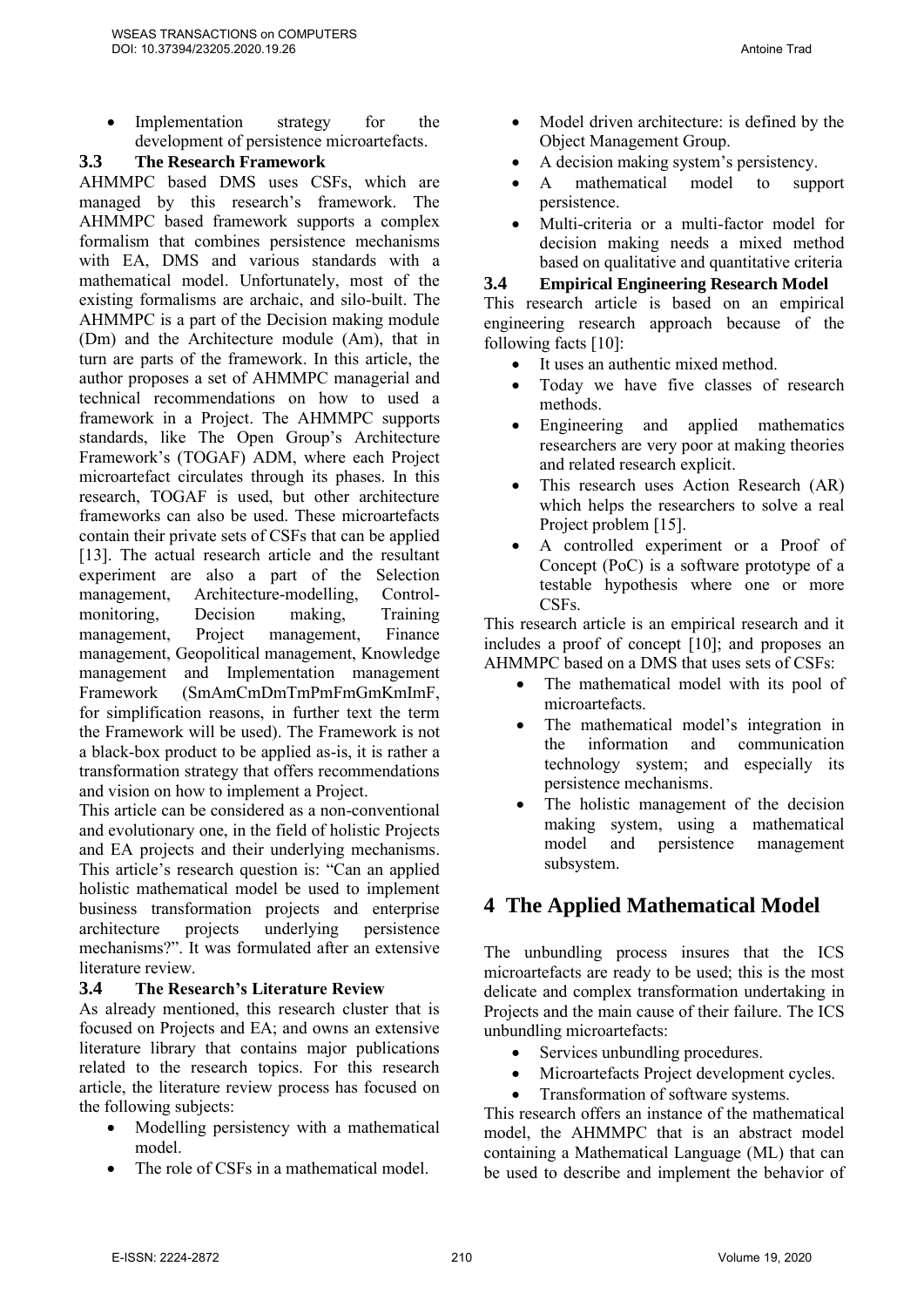any business system and its persistence subsystem. The AHMMPC that is based on related research by many works, where managers, engineers, computer scientists, and economists can use AHMMPC to manage data access.

#### **4.1 A holistic approach**

A set of constraints exist that can make persistence subsystems difficult to implement. These constraints depend on the level of enterprise's global status and on the way Project development planning is managed. To understand better the notions of holism and the underlying mathematical models, the evolution of technology is important, in order to show that this integration is possible.

#### **4.2 A mathematical model's basics**

Polderman and Willems [15] argue that mathematical model is a subset of real world's realities and that the mathematical model is a description of such a reality based on a dynamical system as subset of time-evolution that can be traced with timestamps. A mathematical model contains interrelated equations; or diagrams. In the AHMMPC the reality is the business context that understands: 1) enterprise architecture; 2) business<br>transformations: 3) business and software transformations; 3) business and software engineering; 4) algorithmics; and 5) data persistence. There is a need for holistic perspective for the Project and its underlying mathematical model structure to prove if it can succeed [16].

#### **4.3 The structure**

The structure is used to resolve interdependencies Project resources. These resources interdependencies can result in many silo subprojects. The use of a AHMMPC can insure a successful outcome. A mathematical model's structure represents the mapping relations between Project's resources to be persisted.

Critical Success Areas (CSA), Factors (CSF) are the kernel elements of decision Making. The AHMMPC is based on CSA which are categories of sets of CSF where in turn, each CSF is a set of selected Key Performance Indicators (KPI), where: 1) each CSA corresponds to a Project domain, like for example, persistence mechanisms.

#### **4.4 Unit of Work**

A holistic alignment and classification of all the Project's resources must be done, so that the unbundling process can start. A holistic alignment needs also to define the AHMMPC Unit of Work. The mapping concept supports the interoperability between all the Project's modules and enables the use of persistence microartefacts that include the needed access mechanisms.

**4.5 Microartefacts**

A persistence microartefact is any data management microartefact that is a part of the AHMMPC and which interacts with a multitude of data media. A persistence microartefact uses the ADM to assist the Project's implementation process [9]. The AHMMPC includes various types of data access mechanisms that to make the data integration flexible and to avoid archaic data accesses.

#### **4.6 Nomenclature of the model**

| mcEnterprise                                   | A micro enterprise component                                                                                                |
|------------------------------------------------|-----------------------------------------------------------------------------------------------------------------------------|
| mcRequirement                                  | A micro requirement                                                                                                         |
| mcArtefact                                     | A microartefact                                                                                                             |
| action (or action)                             | An atomic service execution scheme                                                                                          |
| mcIntelligenceArtefact                         | A set that contains: dynamic basic intelligence $+$ governance $+$ persistence $+$<br>$traceability + data xsd + resources$ |
| mcArtefactDecisionMaking<br>mcArtefactScenario | A microartefact decision making entity<br>A microartefact scenario                                                          |

#### Figure 1. The nomenclature.

The AHMM, is based on a light version of the ADM and is a part of the *Framework* that uses services architecture. Services architecture enables unprecedented agility, business benefits and infrastructure scalability. These facts can be formalized with a mathematical model that needs a nomenclature, as shown in Fig. 1.

| microRequirement           | $=$ KPI                                     | $^{(1)}$ |
|----------------------------|---------------------------------------------|----------|
| <b>CSF</b>                 | $= \sum KPI$                                | (2)      |
| <b>CSA</b>                 | $= \Sigma \text{ CSF}$                      | (3)      |
| Requirement                | $=\underline{\bigcup}$ microRequirement     | (4)      |
| microKnowledgeArtefact     | $=$ U knowledgeItem(s)                      | (4)      |
| (e)neuron                  | = action+ microKnowledgeArtefact            | (5)      |
| microArtefact              | $=$ $\bigcup$ (e)neurons                    | (6)      |
| microEnterprise            | $=\underline{\bigcup}$ microArtefact        | (7)      |
| (e)Enterprise              | $=$ U microEnterprise                       | (8)      |
| microArtefactScenario      | $=$ U microArtefactDecisionMaking           | (9)      |
| IntelligenceComponent      | $=$ U microArtefactScenario                 | (10)     |
| OrganisationalIntelligence | $=\underline{\bigcup}$ InteligenceComponent | (11)     |

Figure 2. The basic model.

As shown in Fig. 2, the model has a composite structure that can be viewed as follows:

- The static view.
- The behavioral view.
- The skeleton of the *Framework*.

This research is a pioneering research work and is cross-functional and links all the Project's microartefacts to Projects [17].

**AHMM**  $=$  ADM + Organisational Intelligence (12)

Figure 3. The applied mathematical Model.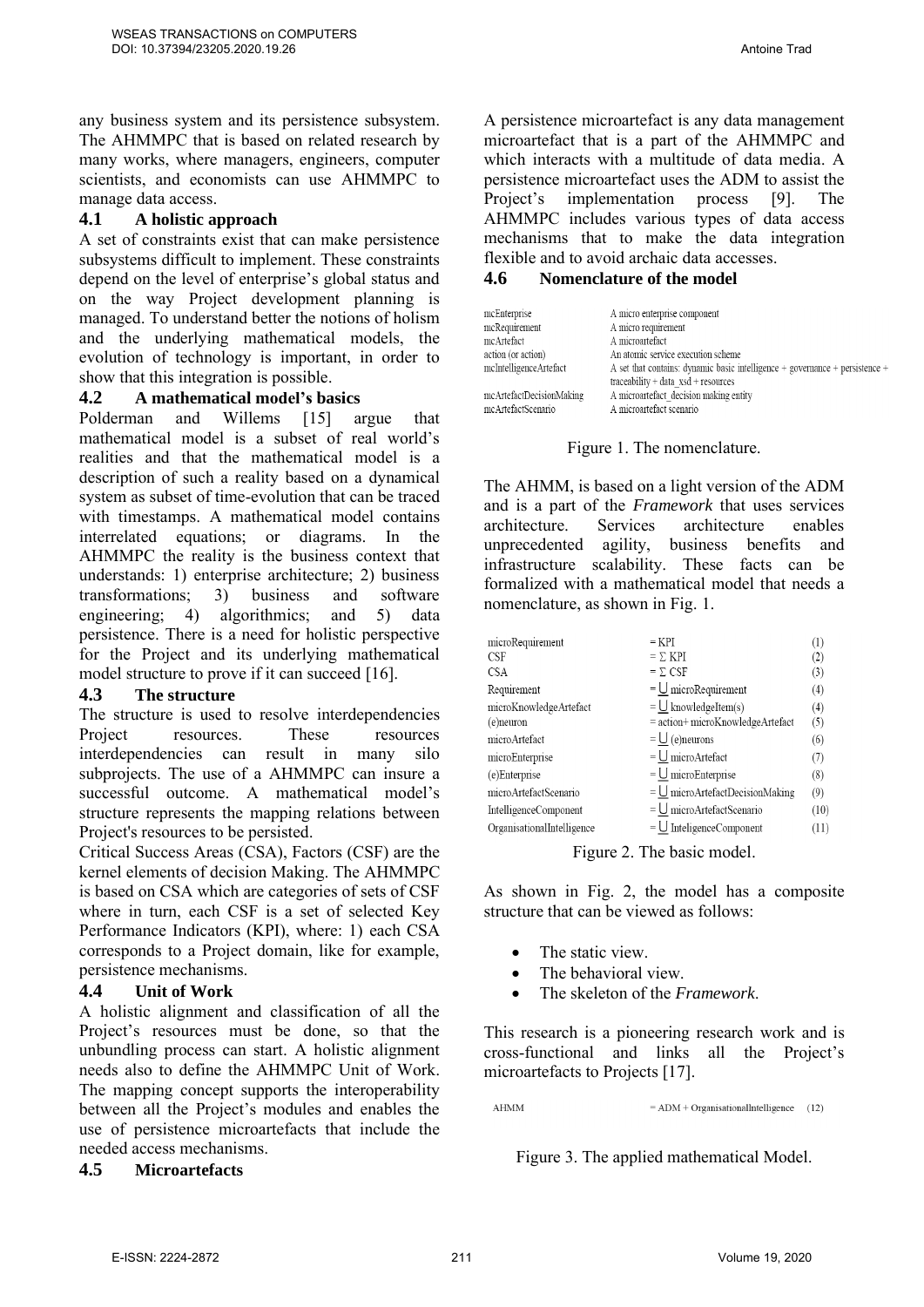Actions research can be considered as a set of continuous beam-search heuristics processing phases and is similar to design and architecture processes, like the ADM [18]. The AHMMPC is an instance of the AHMM and is responsible for the qualitative heuristic process for Project's problem solving and synchronizes a set of ADMs, as shown in Figure 3.

#### **4.7 The Model's Critical Success Factors**

Based on the research process, the most important mathematical model's CSFs that are used are evaluated to the following:

| <b>Critical Success Factors</b> | <b>KPIs</b>                                    | Weightings                |
|---------------------------------|------------------------------------------------|---------------------------|
| CSF AHMM HolisicmEvolution      | DifficultButImplementable $\blacktriangledown$ | From 1 to 10, 6 Selected  |
| CSF AHMM Structure              | Applicable                                     | From 1 to 10, 10 Selected |
| CSF AHMM CSA                    | Applicable                                     | From 1 to 10, 10 Selected |
| CSF AHMM Microartefacts         | Applicable                                     | From 1 to 10, 10 Selected |
| CSF AHMM Architecture           | DifficultButImplementable                      | From 1 to 10. 7 Selected  |
| CSF AHMM TransformationalModel  | DifficultButImplementable v                    | From 1 to 10. 7 Selected  |
| CSF AHMM FunctionalLanguage     | Applicable                                     | From 1 to 10, 10 Selected |

#### Table 1. The critical success factors that have an average of 8.15.

As shown in Table 1, the result's aim is to prove or justify that it is complex but possible to implement a mathematical model in the information system. The next CSA to be analyzed is the holistic management of the decision making system.

## **5 The Information and Communication System**

Today many technology (including persistence mechanisms) standards exist and their related tooling and development environments are supposed to support the iterative unbundling process of a traditional business and its information technology environments, through the execution of an agile process [19].

#### **5.1 Development/Operations and Choreography**

Architecture, modelling, development, operations, integration and transformation tools/environments for persistence mechanisms are skeletons that should enclose various automated specialized microartefacts capabilities. The Framework offers the ML environment, which includes the formalism that can be used to enable fast persistence operations for development, operations, integration and testing iterations and to support data implementation processes. The AHMMPC formalism is based on existing proven standard data models and controls that are mainly based on service oriented architecture. The design first approach, is recommended to implement microartefacts. The AHMMPC formalism expresses a holistic structural concept or schema for the Project's global data management capabilities.

#### **5.2 Microartefacts deployment and agility**

Persistence microartefacts' manipulation is in fact, a set of micro-actions that manage various data access activities. The AHMMPC structure is used to generate microartefact instances and receives and evaluates data requests. In order to transform an existing enterprise data management system, an adapted AHMMPC formalism is needed to generalize the persistence concept.

#### **5.3 Architecture and development cycles**

AHMMPC needs a real world, technically agnostic, data management tool like the enterprise's Rapid Application Development (RAD) environments; where RAD tools have been the ICS's obsession since the right beginning of programming techniques [20]. RAD tools complicate the adoption of a holistic architectures. The integration of AHMMPC in the ICS' data management, is the backbone of the future n-tiered decoupled system. An adaptable cross-functional AHMMPC formalism is important for the future of any data management system and a holistic integration strategy has to be defined using a standardized methodology like TOGAF and its Archimate modelling environment.

#### **5.4 Architecture development method and tests**

The AHMMPC integration with the ADM, enables the automation and the auto-generation of the project's data management microartefacts. These microartefacts management scripts, circulate throughout all the ADM including tests. The major problem that causes a Project to be stopped or to fail, is the performance problem that in general in business enterprises is translated and justified by the human behavioral aspects.

#### **5.5 The Information and Communication Technology's Critical Success Factors**

Based on the research process, the most important ICS CSFs that are used are evaluated to the following: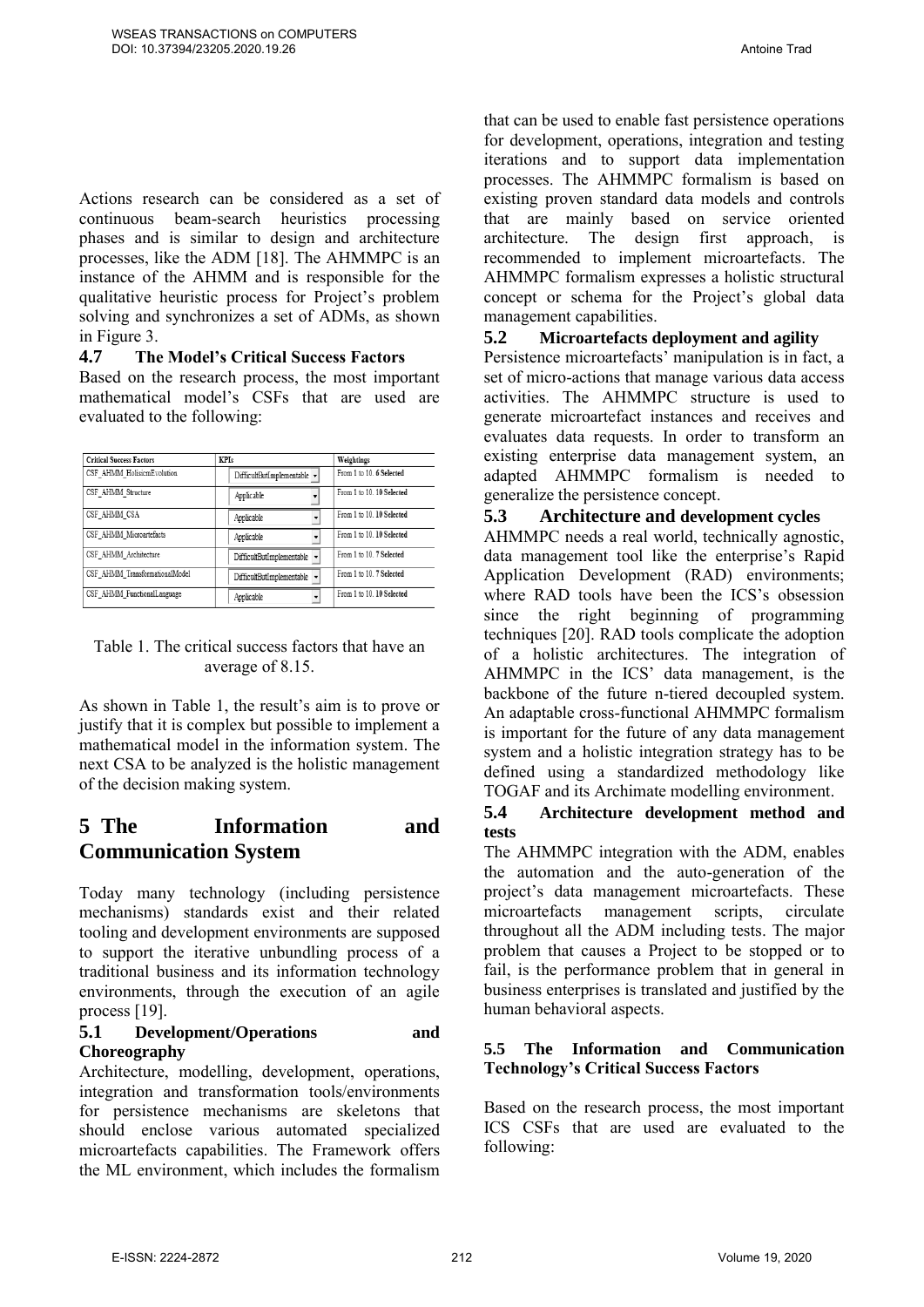| <b>Critical Success Factors</b> | <b>KPIs</b> | Weightings               |
|---------------------------------|-------------|--------------------------|
| CSF ICS Development&Tests       | Immature    | From 1 to 10. 2 Selected |
| CSF ICS DesignFirst             | TooComplex  | From 1 to 10, 6 Selected |
| CSF ICS RAD4Persistence         | Ready       | From 1 to 10.9 Selected  |
| CSF ICS Arch                    | Applicable  | From 1 to 10. 9 Selected |
| CSF ICS ADM                     | Applicable  | From 1 to 10. 9 Selected |
| CSF ICS PersistenceAdmin        | TooComplex  | From 1 to 10, 6 Selected |
| CSF ICS Tests                   | Applicable  | From 1 to 10.9 Selected  |

#### Table 2. The critical success factors that have an average of 7.15.

As shown in Table 2, the result tries to prove or justify that it is complex but possible to implement a mathematical model in the information and communication system. The next CSA to be analyzed is the holistic management of intelligent systems.

## **6 The Decision Making and Knowledge Systems**

#### **6.1 Intelligent systems**

Intelligent systems management can be adapted to various types of Project's problems and information requests. The data/information requests are processed by using the AHMMPC that in turn is based on the selected CSAs and CSFs that are used in the DMS and the Knowledge Management System (KMS) which has a very complex system evolution nature as shown in Fig. 4 [21].



Figure 4. Complex system's nature and approach [21].

#### **6.2 Knowledge management system**

The proposed Framework relates and assembles all the Project's microartefacts and data resources; it links them also to the KMS and automates the autonomic data management microartefacts' instances. The AHMMPC system has to identify the initial set of CSFs to be used in the KMS and DMS.

### **6.3 Decision making system**

The AHMMPC interfaces the

DMS, where any Project user can configure the types of microartefacts and CSFs to be used; these microartefacts use the AHMMPC choreography engine to manage persistence. The DMS' actions map to the various data management mechanisms to deliver information. The AHMMPC formalism is implemented in all of the Project's processes and the implementation of microartefacts to deliver data to the DMS; such a set of actions can be modelled and managed by the AHMMPC that is implemented

### **6.4 Intelligent systems' critical success factors**

with an experiment or a proof of concept.

Based on the research process, the most important intelligent system's CSFs that are used are evaluated to the following:

| <b>Critical Success Factors</b>   | <b>AHMM</b> enhances: KPIs | Weightings                |
|-----------------------------------|----------------------------|---------------------------|
| CSF DMS IntelligentSystems        | Support                    | From 1 to 10.9 Selected   |
| CSF DMS_KMS_Integration           | Enables                    | From 1 to 10, 10 Selected |
| CSF DMS DMP                       | Intgerates                 | From 1 to 10, 10 Selected |
| CSF DMS DMS PersistenceManagement | Intgerates                 | From 1 to 10, 10 Selected |

#### Table 3. The critical success factors that have an average of 9.75.

As shown in Table 3, the result tries to prove or justify that it is complex but possible to implement a decision making system in the information system.

## **7 The Research Implementation**

#### **7.1 The research case**

This PoC's implementation uses the default demo application named Handle Claim Process case study that comes with the Archi tool, as the experiment's business case. The demo application is an insurance claims management system that has a client relations management system, claim files service, and customer file service. The demo application manages, registers, accepts, valuates and invoices claims activities. The demo application uses the Archi Archimate modelling tool for the proof of concept [22].

#### **7.2 The research proof of concept**

The AHMMPC research experiment or PoC was implemented using the research's cluster known as the Framework that had been developed by the author, using the Microsoft Visual Studio .NET, C/C++ and Java. The PoC is based on the AHMMPC and an internal set of CSFs' that are presented in Tables 1 to 3. These CSFs have bindings to specific research resources, where the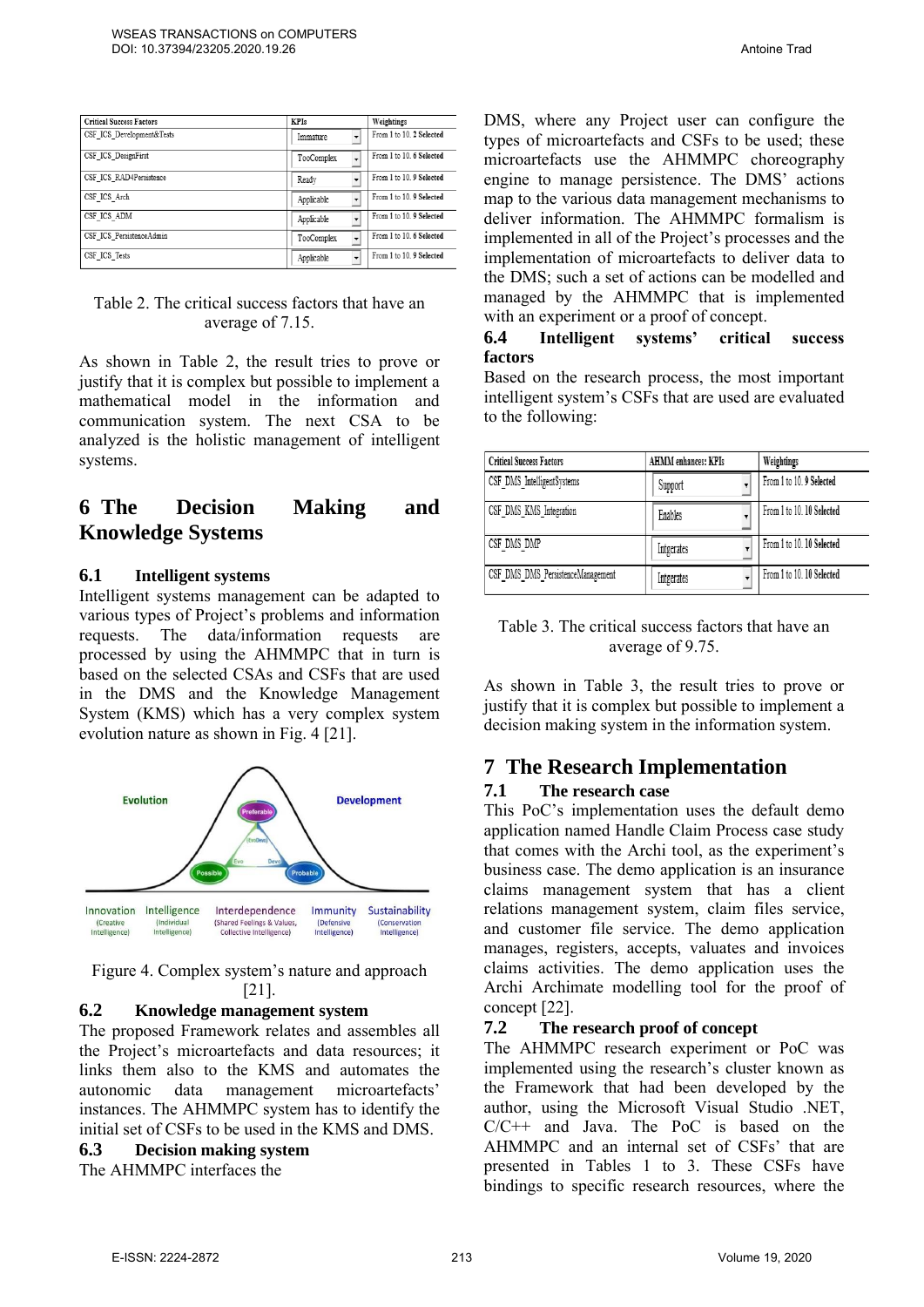AHMMPC formalism was designed using microartefacts, object oriented and enterprise architecture methodologies and tools. The AHMMPC represents the relationships between this research's requirements, microartefacts (or building blocks), unique identifiers and the three defined CSAs.

Once the development setup interface is activated the natural language interface can be launched to implement the needed microartefact scripts to process the defined three CSAs. These scripts make up the kernel knowledge system and the AHMMPC set of actions that are processed in the background. The AHMMPC uses a database that automatically generates data management actions. This research's instance of the AHMMPC and its related CSFs were selected as demonstrated previously.

This article's three tables and the resultant Table 4, shows the AHMMPC is a dependent component and is bonded to the Framework's architecture, hence has to have a holistic persistence approach.



#### Table 4. The data management/persistence research's outcome.

The Framework and hence the AHMMPC's main constraint is that CSAs for simple research projects, having an average result below 8.5 are failures. In the case of the AHMMPC's complex implementation, the average is 6.5, because of the complexity, will be ignored. As shown in Table 4, this fact keeps the CSAs (marked in green) supports the conclusion that it is feasible. It means that such an AHMMPC formalism global integration will major face difficulties but possible.

#### **8 Conclusion and Recommendations**

Table 4 shows that AHMMPC implementation is not a very risky and is possible; this research work and its PoC have fully achieved the defined objectives. The resultant recommendations are:

- architecture methodologies improve the persistence concept.
- Unbundling the enterprise system to deliver the needed persistence microartefacts library.

• Develop an ICS based on the AHMMPC.

As shown in Figure 5, the AHMMPC instance is in all of the Project's processes; such a set of CSF mapped actions; like the ones presented in this chapter's experiment or a proof of concept.



Figure 5. The proposed methodology and framework pyramid.

The AHMMPC is a part and is the skeleton of the Framework that uses microartefacts' scenarios to support just-in-time and system's requests. An instance of the AHMMPC is created at the Project's initialization phase and takes care of the data management subsystems. The aggregations of all the Project's CSA/CSF tables exceeds the defined minimum, the Project continues to its PoC or can be used for data management/persistence operations using the punctual calls to the Framework's methods.

This research phase is part of a series of publications related to Projects, decision making systems and enterprise architectures. This research is based on mixed action research model; where critical success factors and areas are offered to help Project architects to diminish the chances of failure when building data management/persistence subsystems. In this article, the focus is on the AHMMPC's formalism that defines a structured inter-relationship of data management/persistence microartefacts. AHMMPC is an important factor for the ICS's evolution. The most important managerial recommendation that was generated by the previous research phases was that the business transformation manager must be an architect of adaptive business systems.

To avoid costly scenario, the author recommends performing the Project operations through multiple independent sub-projects, where the priority is to transform the information system, structure a